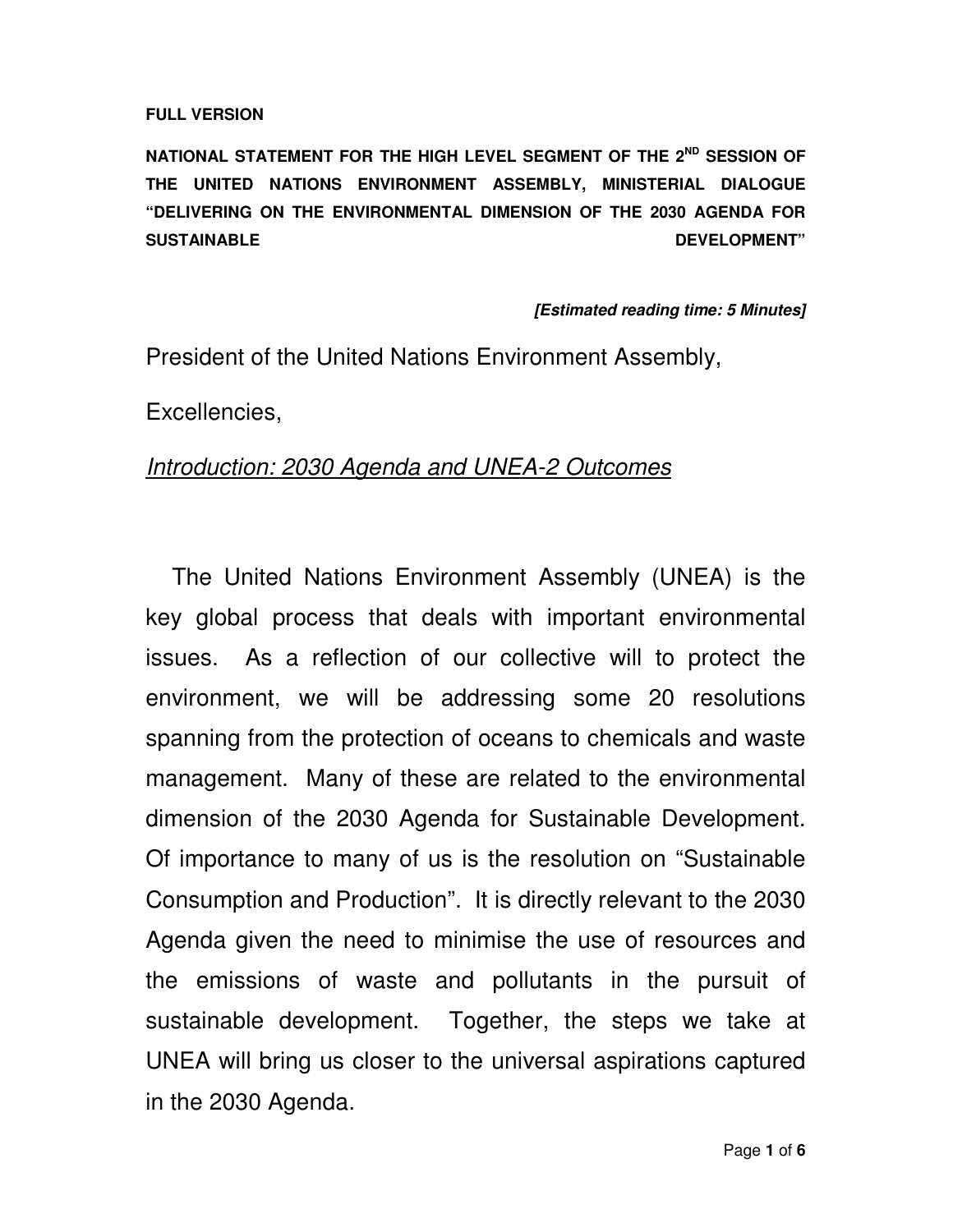## Singapore's Efforts in Pursuing Sustainable Development

2 Every country must do its part in the collective effort to achieve the goals of the 2030 Agenda. As the first few countries to form a dedicated environment ministry in 1972, Singapore has addressed our environmental challenges through innovation and imagination, which allows us to have a clean environment today. Similarly, we continue to address new environmental challenges with proactive planning and innovation. Hence, we have developed the Sustainable Singapore Blueprint 2015, which sets out our national vision and plans for the next phase of sustainable development until 2030.

3 There are several goals in the Blueprint. Two of which are especially relevant to the themes of UNEA-2. They are becoming a zero waste nation and building a leading green economy. Besides innovation, both goals require active cooperation from stakeholders, ranging from communities to companies, to take ownership of the environment. Only then can we achieve our goal of having zero landfills and institutionalising best sustainable business practices that reduce environmental externalities while improving bottom-lines and creating high quality green jobs in the process.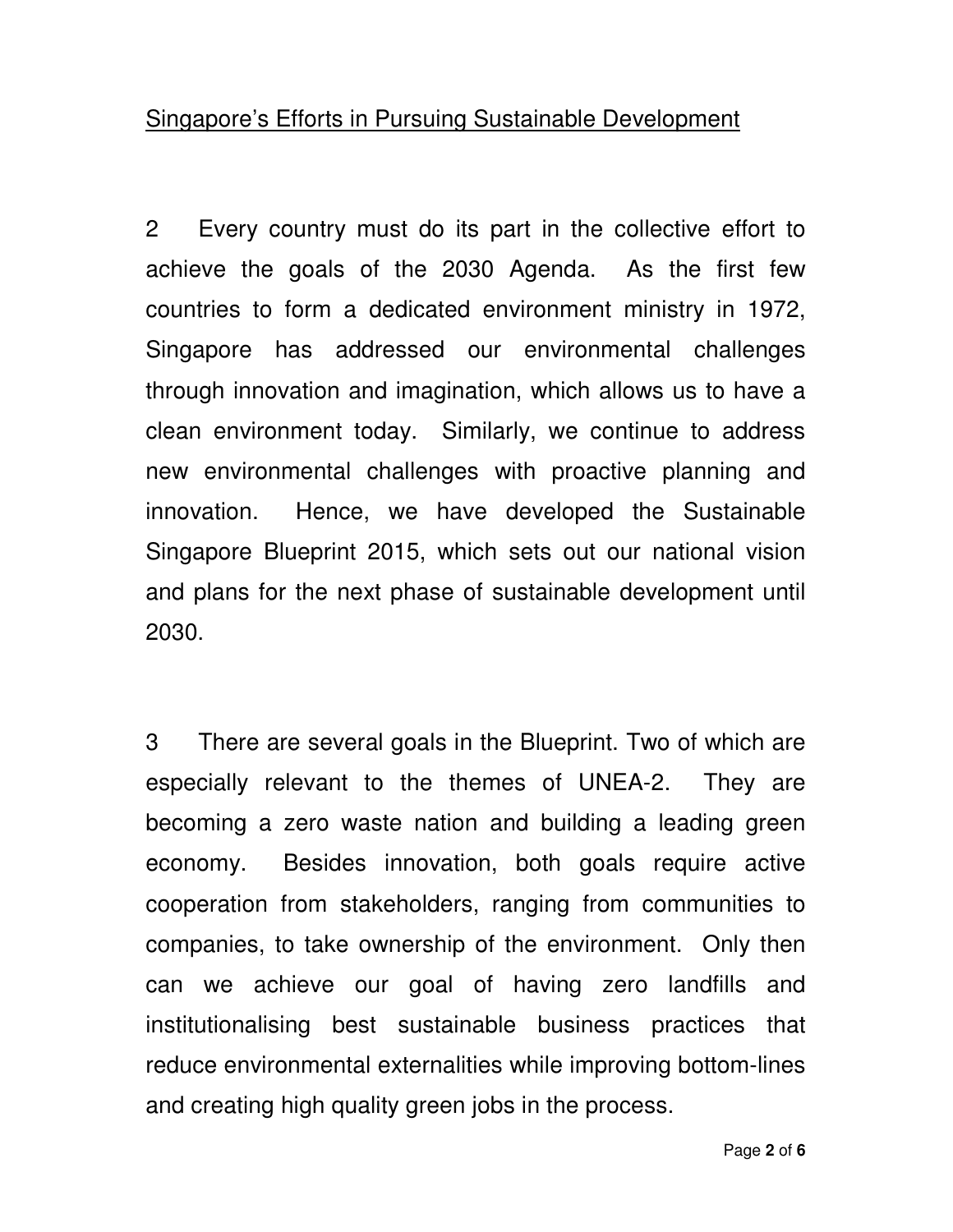### Air Pollution

4 In our quest for sustainable development, a key environmental challenge which is also faced by many countries is air pollution. Besides stunting economic development, air pollution has adverse impacts on human health. The World Health Organisation (WHO) estimated that 7 million deaths occur every year from air pollution exposure. The WHO also recently reported that as urban air quality declines, the risk of stroke, heart disease, lung cancer, and chronic and acute respiratory diseases, including asthma, increases for the people who live in them.

5 Like many environmental problems, air pollution has a transboundary dimension. According to a report by the UN Economic and Social Commission for Asia and the Pacific (ESCAP), the deliberate destruction of biomass through unsustainable land-clearing practices has resulted in transboundary air pollution, or haze as it is commonly known, and is linked to severe impacts on health and the environment in Southeast Asia. Overcoming haze pollution is also directly relevant to achieving the 2030 Agenda, specifically in promoting sustainable management of forests, preventing land degradation and biodiversity losses and well-being for all.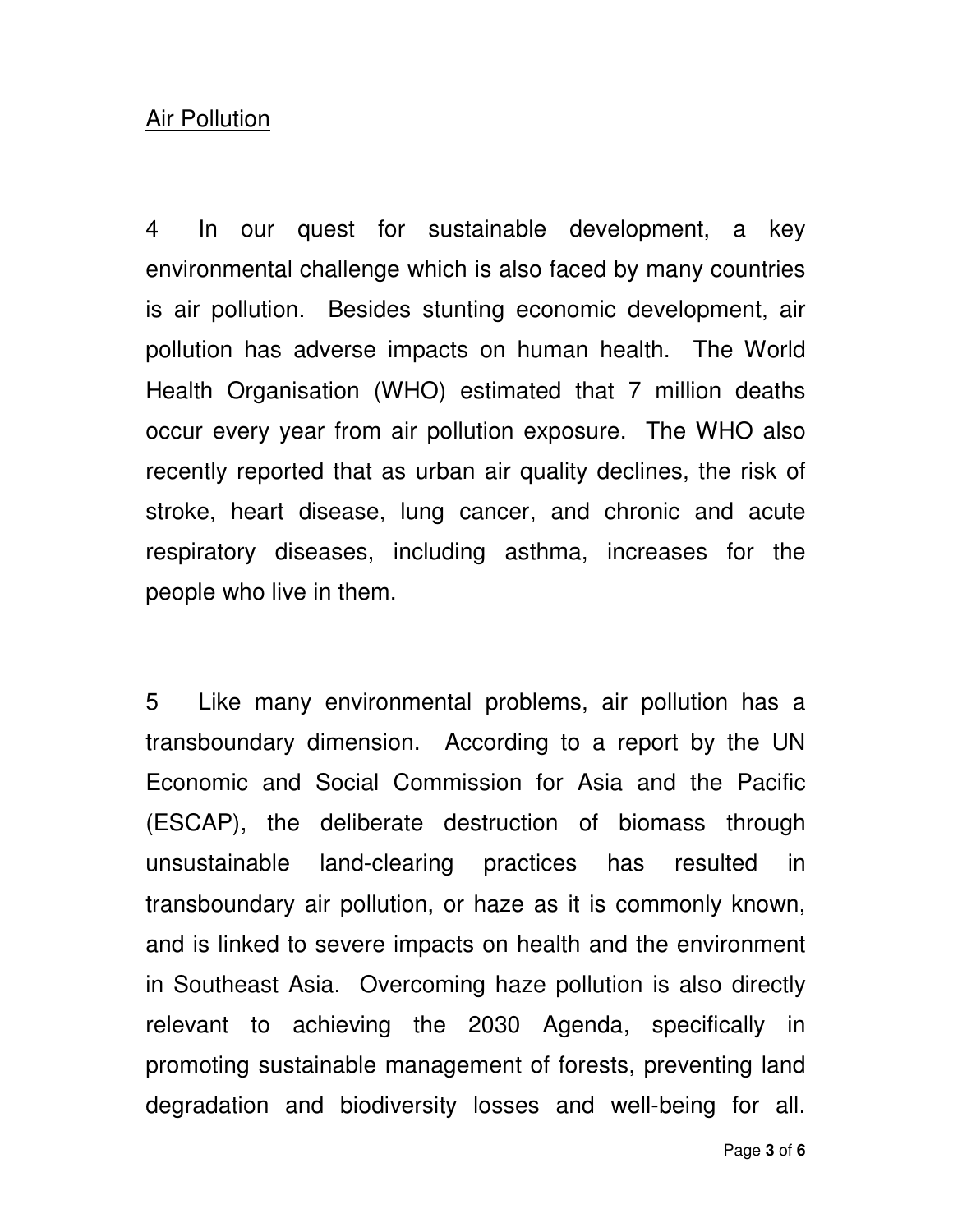Hence, both domestic actions as well as international cooperation are essential to overcome the scourge of air pollution.

## Singapore's Efforts in Addressing Haze

6 Transboundary haze pollution has plagued Southeast Asia for many years. It affects the economies and puts at risk the health of millions of people in the region. Hence, Singapore works actively with other countries in the region to mitigate haze. Regionally, Singapore is a Party to the Association of Southeast Asian Nations (ASEAN) Agreement on Transboundary Haze Pollution, which is a regional instrument that requires Parties to develop and implement measures to prevent and control burning activities that may result in haze. Singapore collaborates with our ASEAN neighbours on fire prevention and mitigation and capacity building projects to keep the haze at bay. We believe that a timely and coordinated response will be more effective in the region's efforts to mitigate land and forest fires.

7 Domestically, we have also taken steps to address transboundary haze. We enacted the Transboundary Haze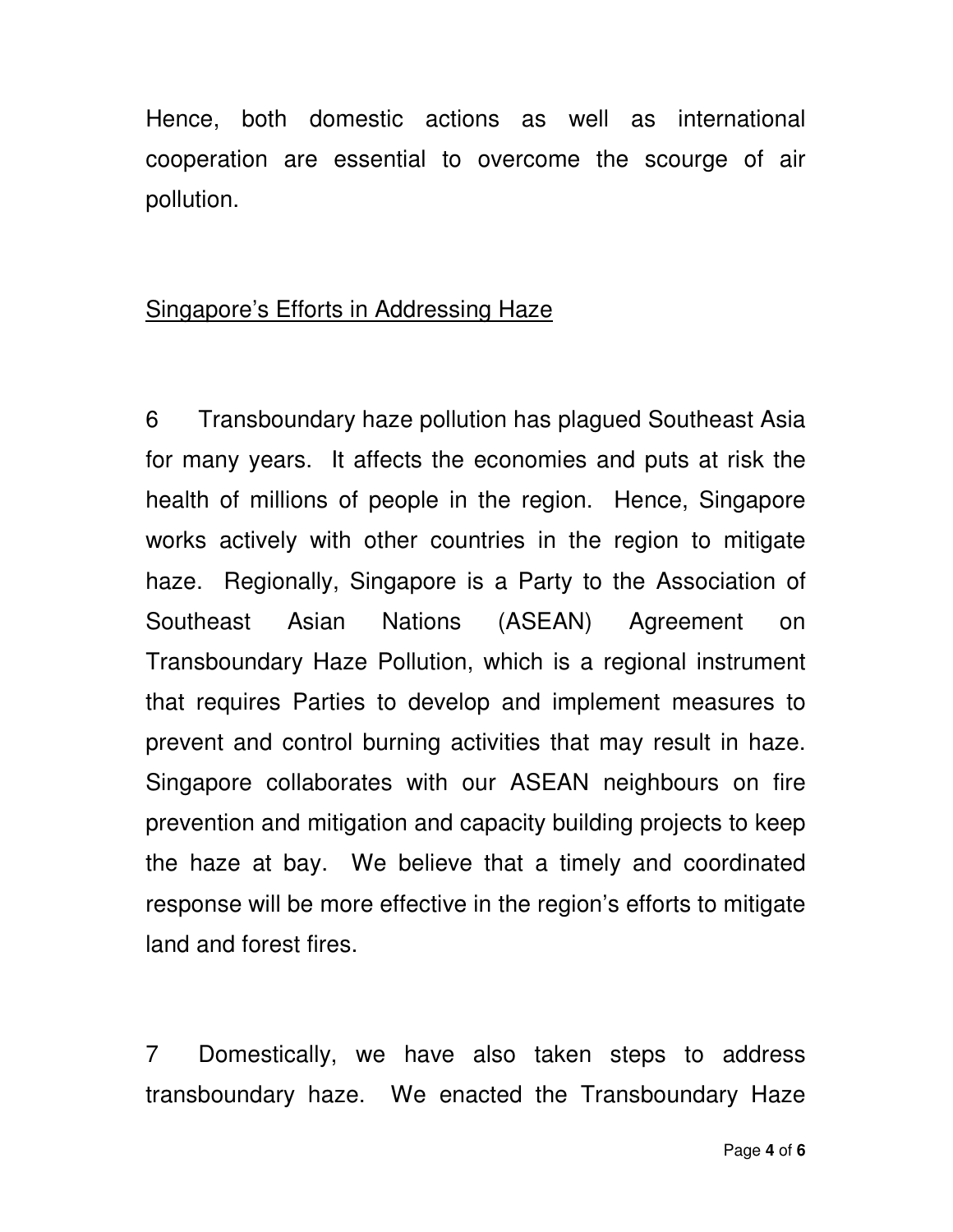Pollution Act in 2014 to prosecute errant companies and individuals whose actions cause haze pollution in Singapore, regardless of whether the haze comes from within or outside of Singapore. Singapore will not tolerate the actions of entities that harm the environment and put at risk the health of our people. Such actions include irresponsible burning and clearing of land that harms the environment for short-term profit.

8 Beyond governments, civil society and businesses play an important role in combatting haze. Civil societies are a key enabler to foster an informed consumer movement and strengthen support for sustainably-sourced products. This can influence consumer's choices, which in turn shapes industry practices. Likewise, businesses need to enhance the transparency and accountability of their supply chains, which would attract consumers and investors to support their businesses. International platforms, such as UNEA, can thus enhance such efforts by supporting and promoting sustainable consumption and production.